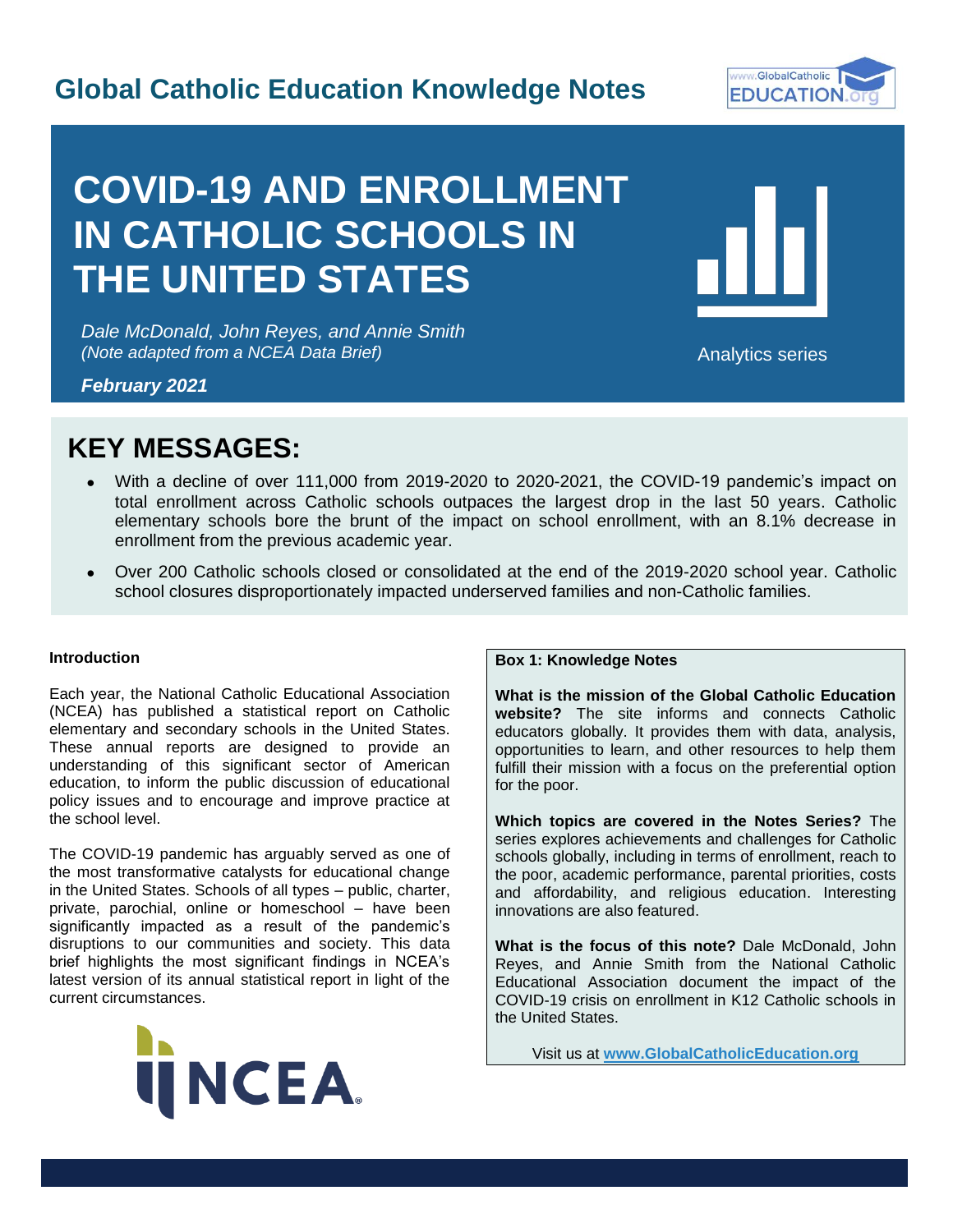## **#1. Catholic school enrollment across the nation dropped 6.4% from the previous academic year – the largest single year decline in nearly 50 years.**

With a decline of over 111,000 students from 2019-2020 to 2020-2021, the COVID-19 pandemic's impact on total enrollment across Catholic schools outpaces the largest drop in the last 50 years (-5.8% from 1971-1972 to 1972- 1973).



# WHY THIS MATTERS:

ė

The change in enrollment is greater than those seen in the midst of the clergy sex abuse crisis (2003: -2.7%) and the late 2000s economic crisis (2008: -3.5%). NCEA's research on enrollment decline does not include any metrics relating to the reasons for attrition and enrollment decline is tracked as a net change to total enrollment (instead of explicitly tracking attrition and new enrollments separately).

## **#2. Catholic school closures in 2019-2020 disproportionately impacted underserved families and non-Catholic families.**

Black families, Title I students, urban communities and non-Catholics were overrepresented in the demographic sample of closed Catholic schools. In many cases, these underserved groups were over twice as likely to have their Catholic schools close compared to both all school closures and all communities served by Catholic schools.



# WHY THIS MATTERS:

The legacy of Catholic schools in the United States is deeply reflective of a continuing mission to serve those most in need. Historically, Catholic schools were created to serve immigrant families or those marginalized by other schooling options which did not provide safe learning environments for families; indeed, Catholic schools have thrived not solely by serving Catholic families but all families because of the animating belief of Catholic schools.

The erasure of Catholic schools from communities across the nation, particularly underserved communities, amounts to a disruptive divestment of social capital and pathways of opportunity for all families. It also has the added effect of decreasing the diversity of Catholic school communities that enriches all families regardless of race, ethnicity, socioeconomic status or opportunity.

#### **#3. Catholic elementary schools bore the brunt of the impact on school enrollment, with an 8.1% decrease in enrollment from the previous academic year.**

Elementary schools increased declines of over three times that of secondary schools (-2.5% from 2019-2020 to 2020-2021).



#### WHY THIS MATTERS:

Elementary school enrollment is largely seen as a predictor of future enrollment trends for secondary schools, as retention of students within Catholic school systems as they matriculate from elementary to secondary school is a key factor in Catholic secondary school viability. Declines in enrollment at the primary grade levels may lead to a delayed but significant impact on secondary school enrollment within the next five to ten years, proving potentially disastrous for secondary school viability.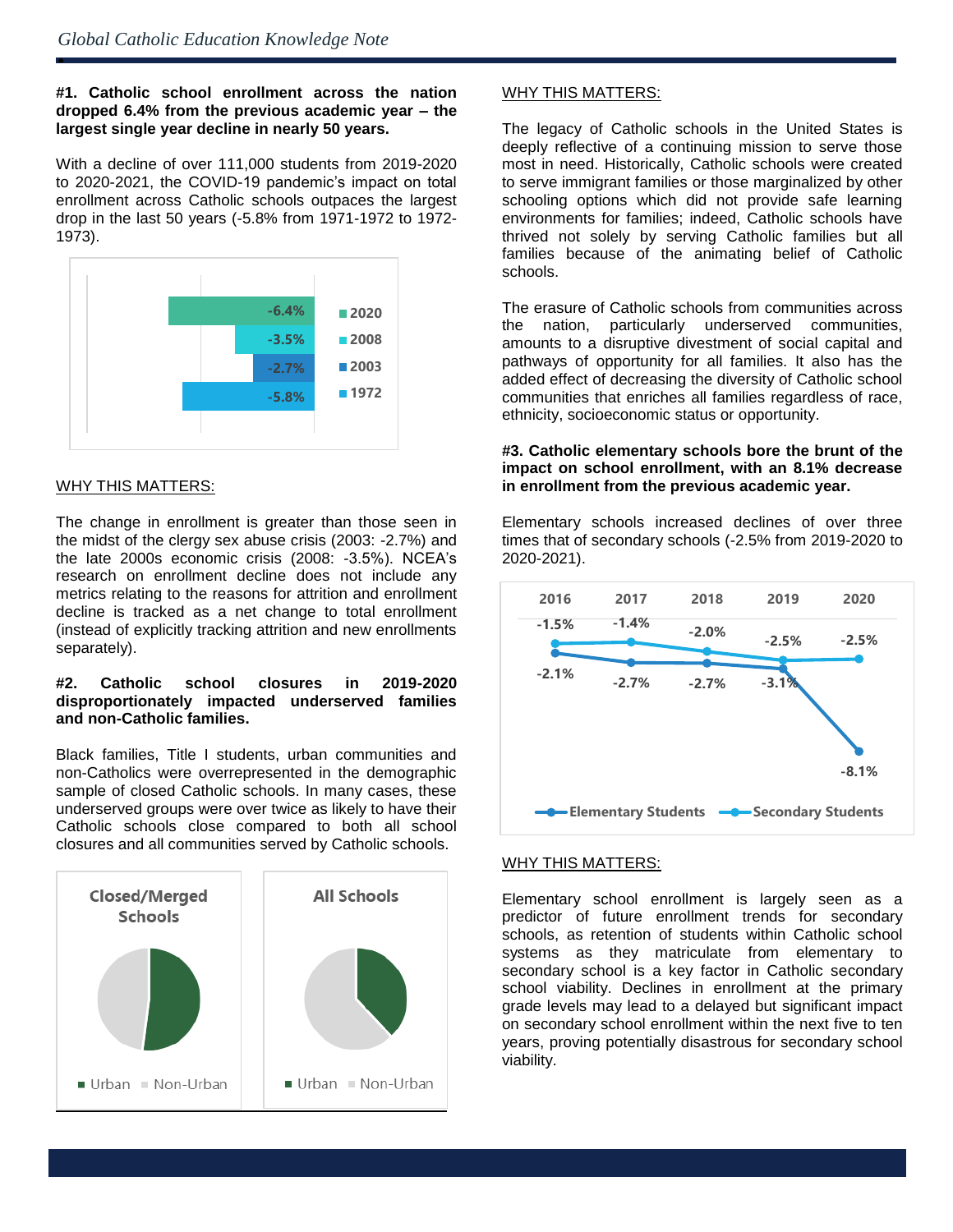# **#4. Pre-Kindergarten enrollment declined by 26.6% from 2019-2020 to 2020-2021.**

Enrollment of the youngest learners in Catholic schools was a driver of the overall Catholic elementary school decrease. There were strong regional trends relating to pre-Kindergarten enrollment, with California (-56%) and Delaware (-42%) showing the most significant declines.

Of the net loss of 111,000 students to Catholic schools from 2019-2020 to 2020-2021, 40% of that loss can be attributed to Pre-Kindergarten related enrollment attrition. This mirrors similar losses in public school preschool and Kindergarten enrollment $1,2$ .



#### WHY THIS MATTERS:

l

Prior to 2020-2021, pre-Kindergarten enrollment had been trending slightly upwards across the nation. In the wake of the pandemic, Catholic schools were among the first schools to open and many school leaders prioritized operating in-person for early childhood and primary school students. Although demand for pre-Kindergarten school options can't be interpreted from this data, it is troubling that even in the midst of prioritization of inperson learning, many seats in Catholic schools were left unfilled.

Most importantly, a "bounce-back" in enrollment is not assumed. There has been no evidence in NCEA's historical research on Catholic school enrollment over the last 50 years that suggests positive and commensurate shifts in enrollment typically follow these negative shifts.

#### **#5. Only 8 of the 174 Catholic school dioceses saw an increase of 1% or more in student enrollment.**

These dioceses were Duluth (MN), Charleston (SC), Charlotte (NC), Reno (NV), Manchester (NH), Bismarck (ND), Greensburg (PA) and Las Vegas (NV).

| <b>Diocese</b>  | <b>Percent Change</b> | <b>Number Change</b> |
|-----------------|-----------------------|----------------------|
| Duluth (MN)     | 1.0%                  | 12                   |
| Charleston (SC) | 1.1%                  | 73                   |
| Charlotte (NC)  | 1.9%                  | 130                  |
| Reno (NV)       | 2.3%                  | 40                   |
| Manchester (NH) | 2.3%                  | 119                  |
| Bismarck (ND)   | 3.3%                  | 92                   |
| Greensburg (PA) | 4.9%                  | 118                  |
| Las Vegas (NV)  | 5.5%                  | 187                  |

Conversely, the top ten dioceses in total enrollment in 2019-2020 lost a total of 36,000 students – Los Angeles (CA), Chicago (IL), Philadelphia (PA), New York (NY), Cincinnati (OH), Cleveland (OH), St. Louis (MO), New Orleans (LA), Miami (FL) and Brooklyn (NY).

| <b>Diocese</b>    | <b>Percent Change</b> | <b>Number Change</b> |
|-------------------|-----------------------|----------------------|
| Los Angeles (CA)  | $-12.3%$              | $-9,045$             |
| Chicago (IL)      | $-8.2\%$              | $-5,698$             |
| Philadelphia (PA) | $-5.0\%$              | $-3.048$             |
| New York (NY)     | $-11.1%$              | $-6,658$             |
| Cincinnati (OH)   | $-3.6%$               | $-1.448$             |
| Cleveland (OH)    | $-3.6%$               | $-1,398$             |
| St. Louis (MO)    | $-3.8%$               | $-1,356$             |
| New Orleans (LA)  | $-5.2%$               | $-1,729$             |
| Miami (FL)        | $-7.3%$               | $-2,434$             |
| Brooklyn (NY)     | $-9.3%$               | $-3.128$             |

#### WHY THIS MATTERS:

Media coverage of the impact of the pandemic's impact on school enrollment to date has suggested that Catholic schools and other types of non-public schools have benefitted from pandemic-induced suspension of inperson instruction. However, NCEA's research suggests that systems of Catholic schools have largely suffered notable enrollment losses, including the largest Catholic school systems as noted above. Additionally, none of the ten dioceses with growth had similar increases in enrollment the prior year, suggesting that it may or may not be a sign of things to come.

### **#6. More information is needed to determine the impact of state-funded parental choice programs on enrollment trends.**

<sup>&</sup>lt;sup>1</sup> Colorado Department of Education. "Pupil membership  $\vert$ CDE."<http://www.cde.state.co.us/cdereval/pupilcurrent>

<sup>2</sup> Blume, H. (2020) "LAUSD enrollment decline continues during online learning, with unexpected drop of 6,000 kindergarteners." *Los Angeles Times.*

[https://www.latimes.com/california/story/2020-08-31/lausd](https://www.latimes.com/california/story/2020-08-31/lausd-kingergarten-enrollment-drop)[kingergarten-enrollment-drop](https://www.latimes.com/california/story/2020-08-31/lausd-kingergarten-enrollment-drop)

NCEA's research on four states with significant parental choice programs – Arizona, Ohio, Indiana and Florida – did not reveal any specific trends relating to the impact of those programs on enrollment. Arizona (-5.8%), Ohio (- 3.8%), Indiana (-7.1%), and Florida (-6.5%) all experienced declines in enrollment.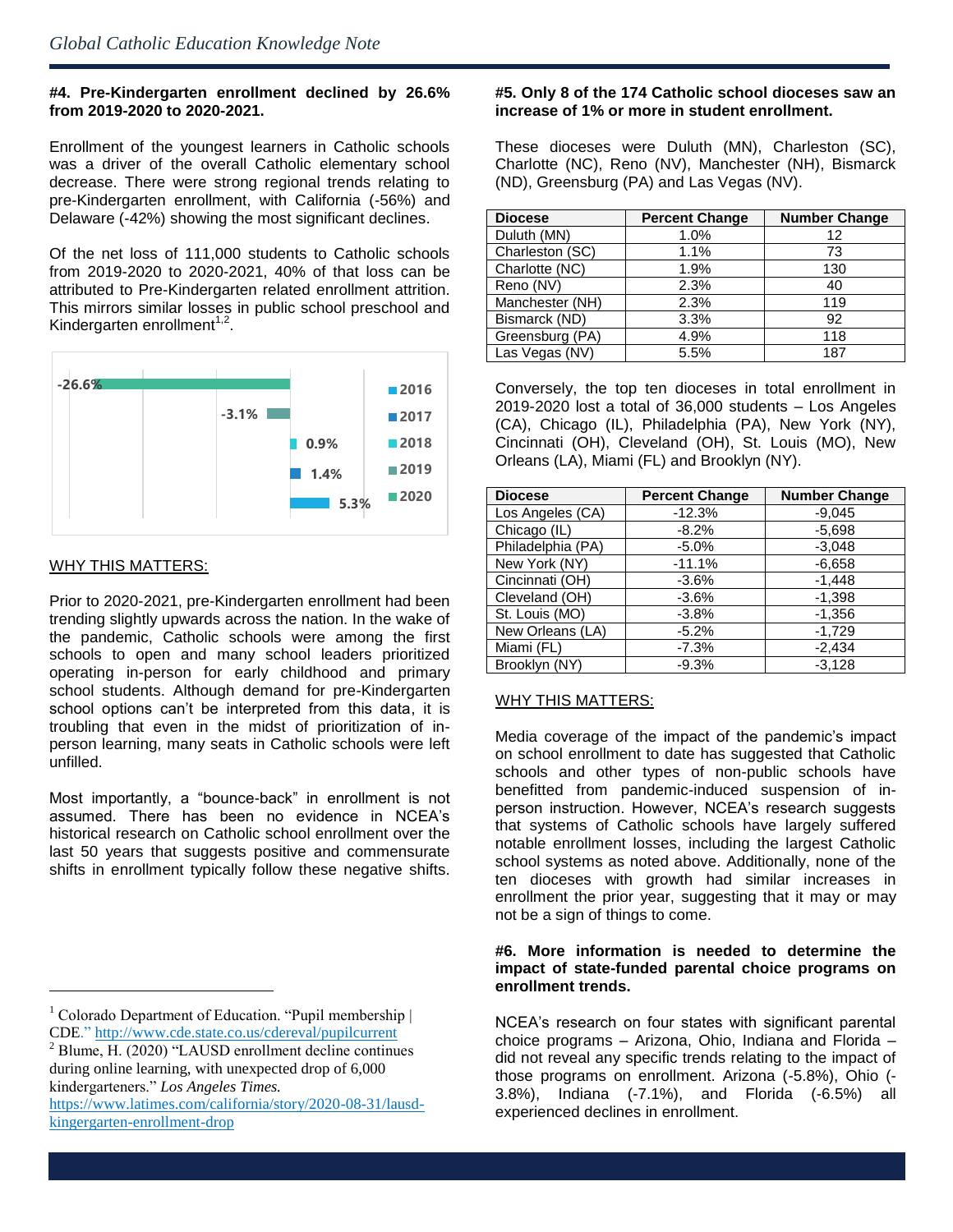ė

Our team at NCEA suspects that this particular finding is constrained by the scope of the data collection for its annual research. With the exception of the data gathered on the 209 schools that closed, all data is reported to NCEA aggregated at the Diocesan level. Disaggregation of the data to group enrollment trends by family income levels, cities/counties, and actual utilization of parent choice programs could lead to more definitive and generalizable insights regarding the impact of statefunded parental choice programs on enrollment.



As an example, the Diocese of Cleveland reported to us that in the city of Cleveland – the only jurisdiction in Ohio where 100% of families have access to public funding to attend private schools – enrollment across the 18 diocesan elementary Catholic schools increased by 2.4%, even as city public school enrollment elementary declined by 5.2%. Additionally, Diocese of Cleveland schools that served families who could not access state voucher programs experienced three times the enrollment loss compared to schools that could access state voucher programs. NCEA intends to pursue further research into diocesan and school-level trends in the coming months.

#### WHY THIS MATTERS:

Expansion of parental choice programs has long been viewed as a potential solution to increasing challenges of Catholic school viability. In light of the aggregated statelevel data collected by NCEA, to say that parental choice programs have no impact would be an inaccurate assertion. School choice programs vary in terms of their funding mechanisms and criterion, and accessibility for families and schools is a factor that we believe certainly impacts family participation in those programs and overall school enrollment trends. Taken together with the findings relating the disproportionate impact of school closures on underserved families, further research that mirrors what the Diocese of Cleveland has conducted and disclosed would help provide more clarity for leaders and decisionmakers.

## **#7. More schools reported having students on an enrollment waitlist than prior years.**

Each year, NCEA collects data on the number of schools with a waiting list in any grade. In 2020-2021, 39.7% of Catholic schools reported having a waiting list in at least



one grade, up from 28.5% the year before.

# WHY THIS MATTERS:

In a typical year, an increase in Catholic schools with a waiting list could be reasonably interpreted to suggest increased demand for Catholic schools against available seats in classrooms. We know, however, that local and state guidelines as well as physical constraints may have artificially decreased enrollment capacities in the midst of social distancing requirements. This is a crucial metric to follow in the next few years as schools begin to readjust to operations post-pandemic, especially in the hard-hit pre-Kindergarten sector of Catholic schools that once held the bulk of waiting lists in Catholic schools.

#### **#8. Catholic school staffing did not decline at a rate proportional to overall enrollment decline.**

Overall, professional staffing in Catholic schools (principals, teachers, others involved in student learning) declined by 2.3% compared to the overall enrollment decrease of 6.4%. This is due in part to broad availability and utilization of the Paycheck Protection Program in the spring of 2020. Based on NCEA's research on operational response to the financial challenges of the pandemic, less than one third of schools nationally made adjustments to staffing (reducing or consolidating positions) in response to the pandemic.